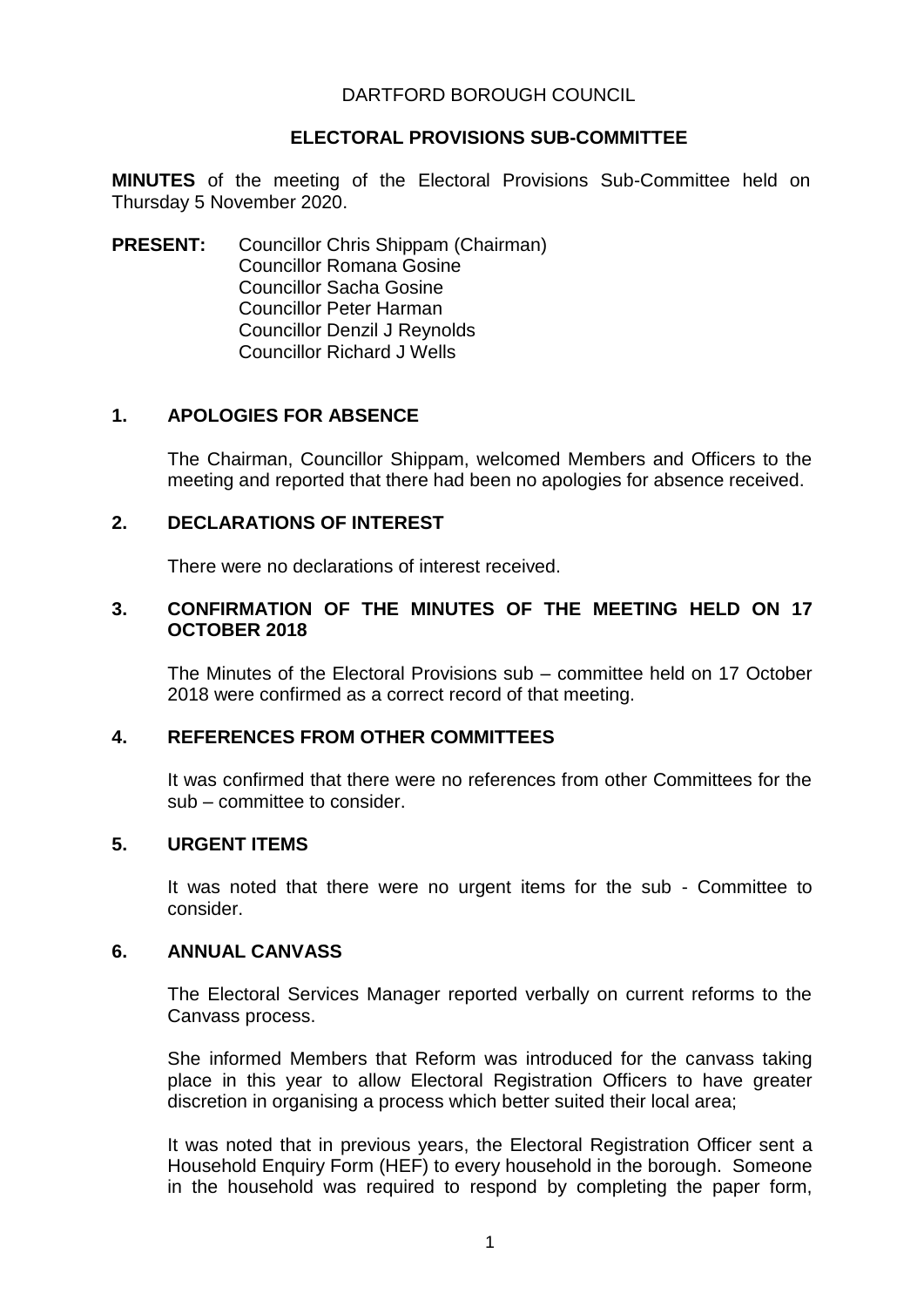# ELECTORAL PROVISIONS SUB-COMMITTEE

## THURSDAY 5 NOVEMBER 2020

online, telephone or by text. Any households which did not respond would receive a personal visit from a canvasser.

It was explained that in the reformed process, Officers started the process by completing a data-matching exercise against information held by the Department of Work and Pensions and locally held data. This allowed properties where the residents are more likely to have changed to be identified and to determine how such properties should be canvassed.

Data matching was undertaken in July and the results were positive which allowed a significant number of properties being assigned to route one. This meant that Officers were confident the information held on the Register of Electors was correct and the households did not have to take any action unless they needed to advise us of changes.

For those households where data matching could not be confirmed, a combination of different forms and electronic communications has been used to encourage a response which is required for these properties.

For properties still not responding, a visit by a Canvasser is still required, however the risks of this during the pandemic has been considered and a decision made not to send canvassers at this time.

Officers are currently waiting to assess whether the reforms have enabled the creation of an accurate Register and what impact the pandemic has made on the process.

Members noted the information provided.

# **7. POLLING ARRANGEMENTS - 2021**

The Strategic Director (Internal Services) updated Members on the position of elections following legislation to delay the May 2020 elections and subsequent local authority by-elections and local referendums in England and the PCC elections, to May 2021.

Members were informed that as a result of the challenges posed by the Covid-19 pandemic, a preliminary review of the current polling arrangements for the polls scheduled for 2021 had been undertaken to ensure that staff can work safely during the pandemic and that electors are able to comply with social distancing guidelines.

It was noted that Officers had reviewed the suitability of all the polling places previously used considering such matters as:

- whether the venues are spacious enough to enable social distancing,
- if there are multiple entrances and exits to allow a one way system,
- areas for electors to queue outside, and;
- other relevant considerations, in line with current public health advice and government guidelines.